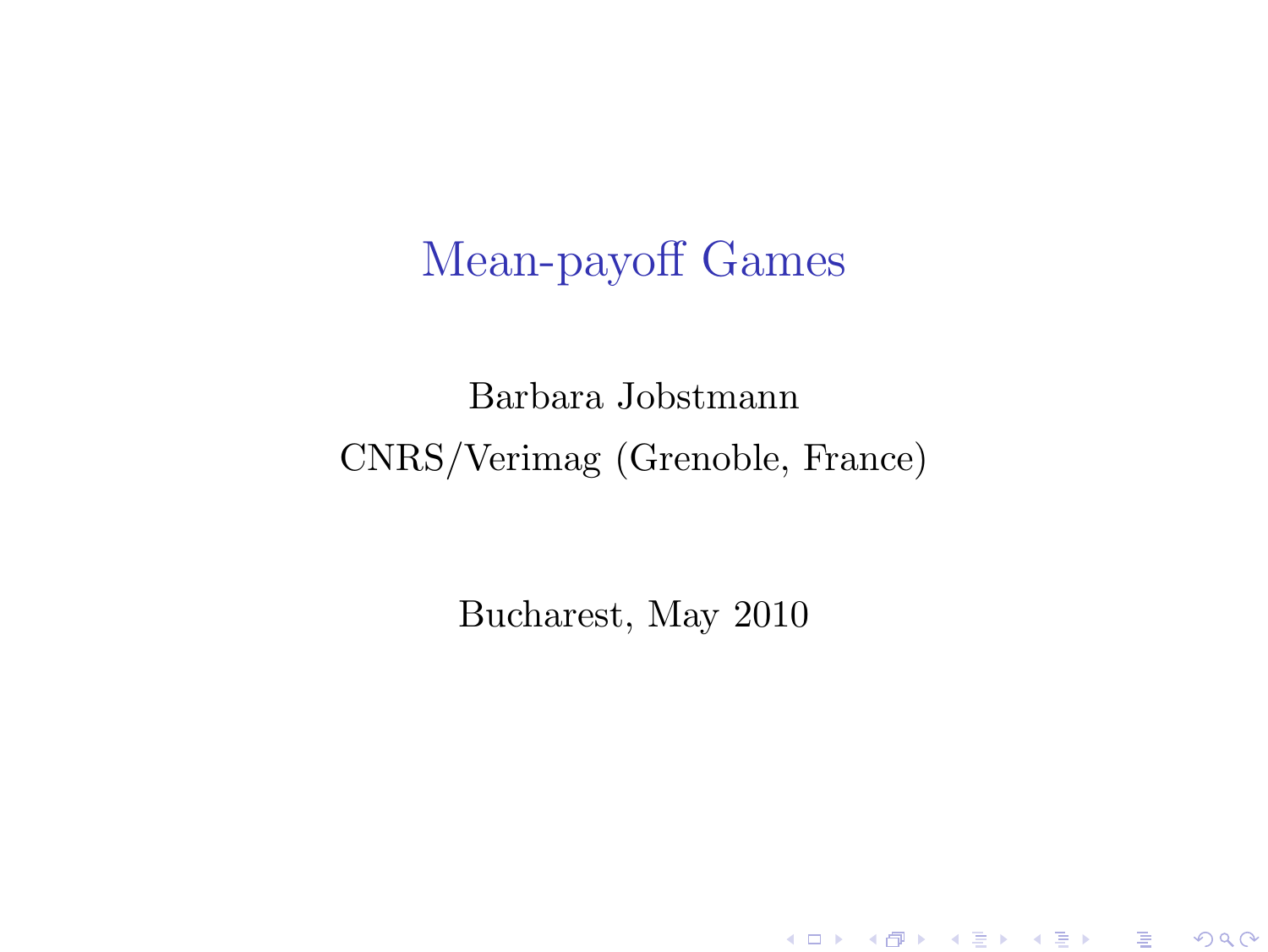### Definition

- Game graph for 2 players  $(S, S_0, E)$
- Reward/weight function  $r : E \to [-W, \ldots, 0, \ldots, W]$
- Player-0 value of a play  $\rho = s_0 s_1 \dots$  starting in state  $s_0$  is

$$
MP_0(\rho) = \liminf_{n \to \infty} \frac{1}{n} \sum_{i=1}^n r(s_{i-1}, s_i)
$$

Player-1 value of a play  $\rho = s_0s_1 \dots$  starting in state  $s_0$  is

$$
MP_1(\rho) = \limsup_{n \to \infty} \frac{1}{n} \sum_{i=1}^n r(s_{i-1}, s_i)
$$

《 ロ 》 《 御 》 《 君 》 《 君 》 《 君

 $\Omega$ 

- Aim of Player 0: maximize  $MP_0(\rho)$
- Aim of Player 1: minimize  $MP_1(\rho)$
- <span id="page-1-0"></span>► Introduced by Ehrenfeucht and Mycielski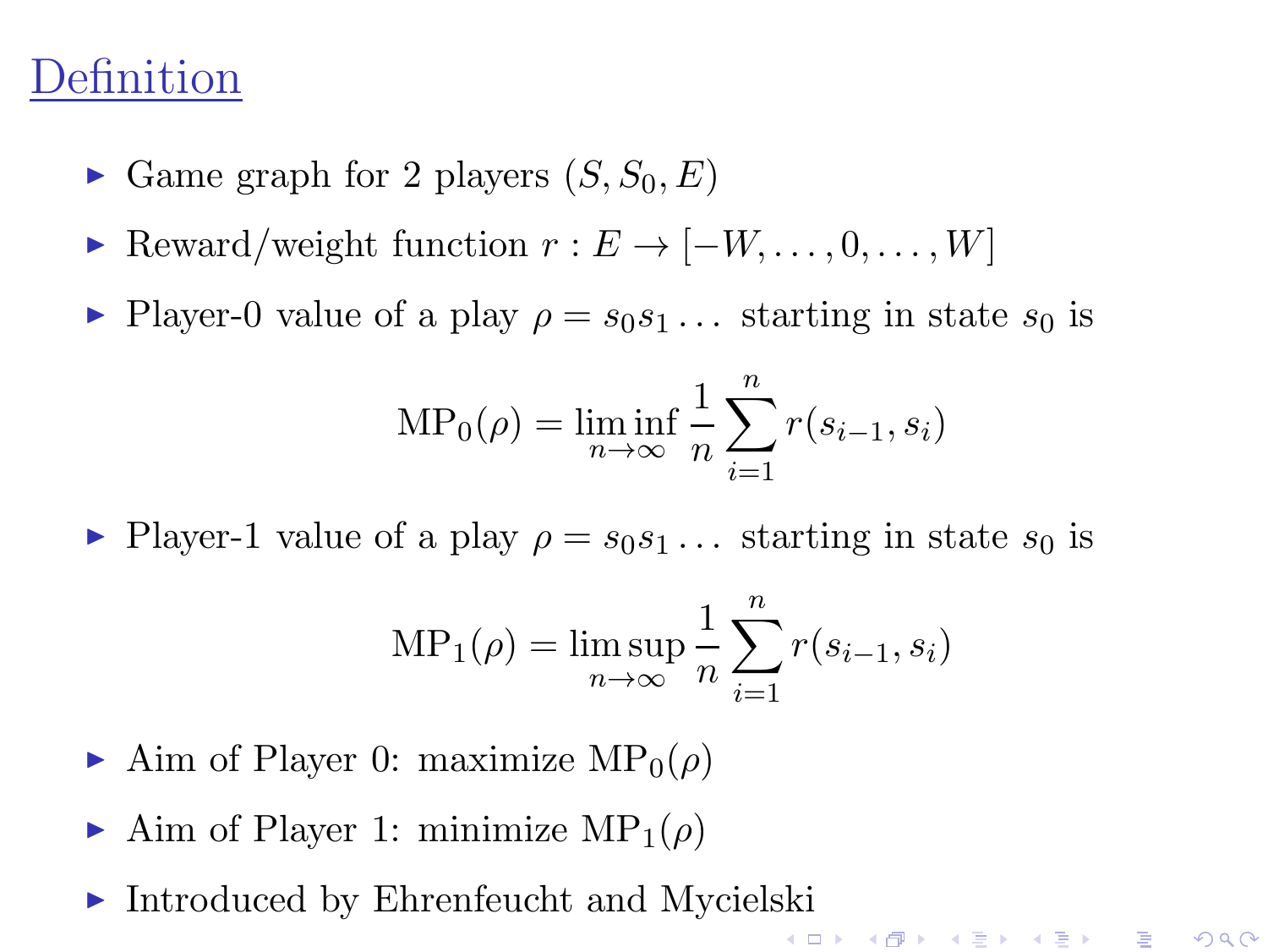### Value of a state and optimal strategies

- $\blacktriangleright$  Given a game G, we denote by  $\Pi_i$  the set of all possible strategies of Player i.
- $\triangleright$  The Player-0 value of a state s under strategies  $\pi_0 \in \Pi_0$  and  $\pi_1 \in \Pi_1$ , denoted by  $\mathcal{V}_0(s, \pi_0, \pi_1)$ , is the mean-payoff value of the play starting in s that is compatible with  $\pi_0$  and  $\pi_1$ .

$$
\mathcal{V}_0(s,\pi_0,\pi_1):=\text{MP}_0(G_{s,\pi_0,\pi_1})
$$

- $\blacktriangleright$  The Player-0 value of a state s under the strategy  $\pi_0 \in \Pi_0$ , denoted by  $\mathcal{V}_0(s, \pi_0)$ , is  $\mathcal{V}_0(s, \pi_0) := \inf_{\pi_1 \in \Pi_1} \mathcal{V}_0(s, \pi_0, \pi_1)$ . (Player 0 want so ensure the value independent of Player 1.)
- A strategy  $\pi_0 \in \Pi_0$  is optimal for Player 0 in a state s if  $\mathcal{V}_0(s, \pi_0)$ is maximal, i.e.,  $\forall \pi'_0 \in \Pi_0 : \mathcal{V}_0(s, \pi'_0) \leq \mathcal{V}_0(s, \pi_0)$ .
- <span id="page-2-0"></span>◮ Player-1 value and optimal strategies [are](#page-1-0) [de](#page-3-0)[fi](#page-1-0)[ne](#page-2-0)[d](#page-3-0) [a](#page-0-0)[nal](#page-11-0)[og](#page-0-0)[ou](#page-11-0)[sly](#page-0-0)[.](#page-11-0)K ロ K K @ K K 를 K K 를

 $290$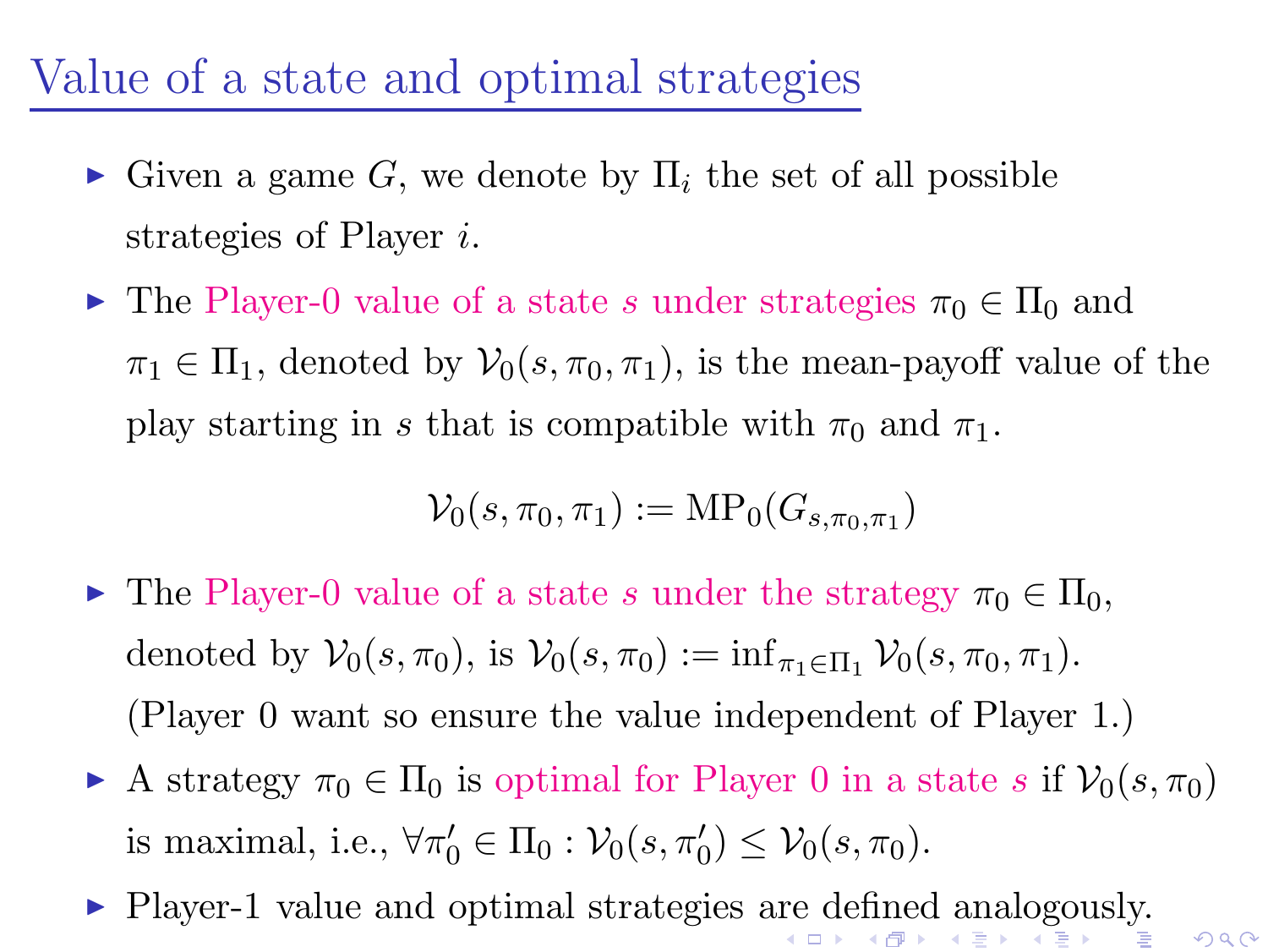Determinacy and positional optimal strategies

For all state s, there exists a value  $v_s$  such that there exists a positional Player-0 and a positional Player-1 strategy  $\pi_0$  and  $\pi_1$  that ensure

$$
v_s \leq \mathcal{V}_0(s, \pi_0) \qquad \mathcal{V}_1(s, \pi_1) \leq v_s
$$

K ロ K K 個 K K R K X R K T R R T R

 $299$ 

 $v<sub>s</sub>$  is called the value of state s.

<span id="page-3-0"></span>Note that  $\pi_0$  and  $\pi_1$  are optimal strategies.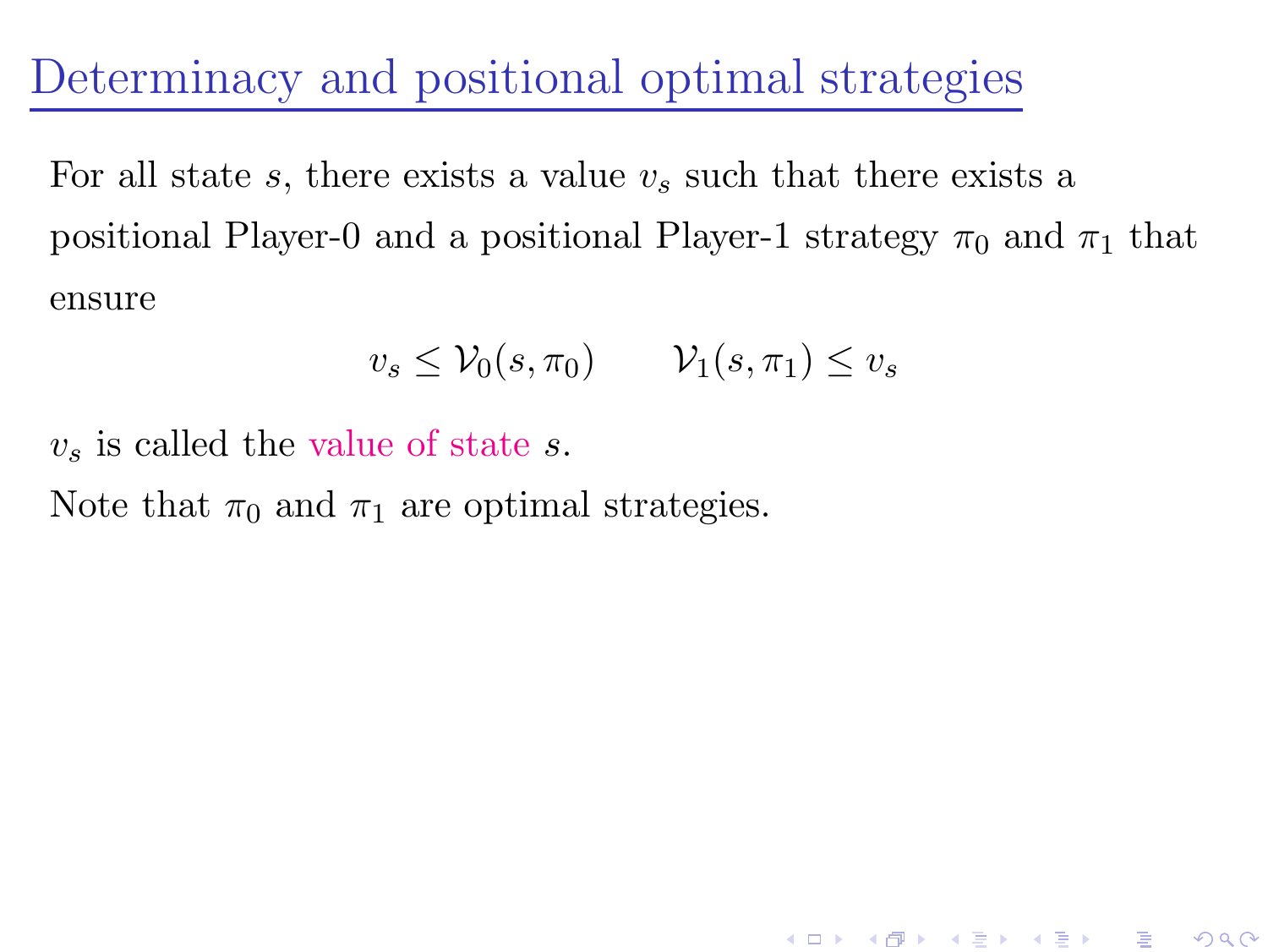Determinacy and positional optimal strategies

We use a result from Gimbert and Zielonka, "Games where you can play optimally without any memory" [CONCUR 2005]

#### Theorem

Suppose that a value function  $\mathcal V$  is such that for each finite game graph  $G = (S, S_0, E)$  controlled by one player, i.e. such that either  $S_0 = \emptyset$  or  $S_1 = \emptyset$ , the player controlling all states of G has an optimal (uniform) positional strategy in the game. Then for all finite two-player game graph G both players have optimal positional strategies in the game G

K ロ ▶ K d @ ▶ K 할 > K 할 > X 할 → X Q Q Q Q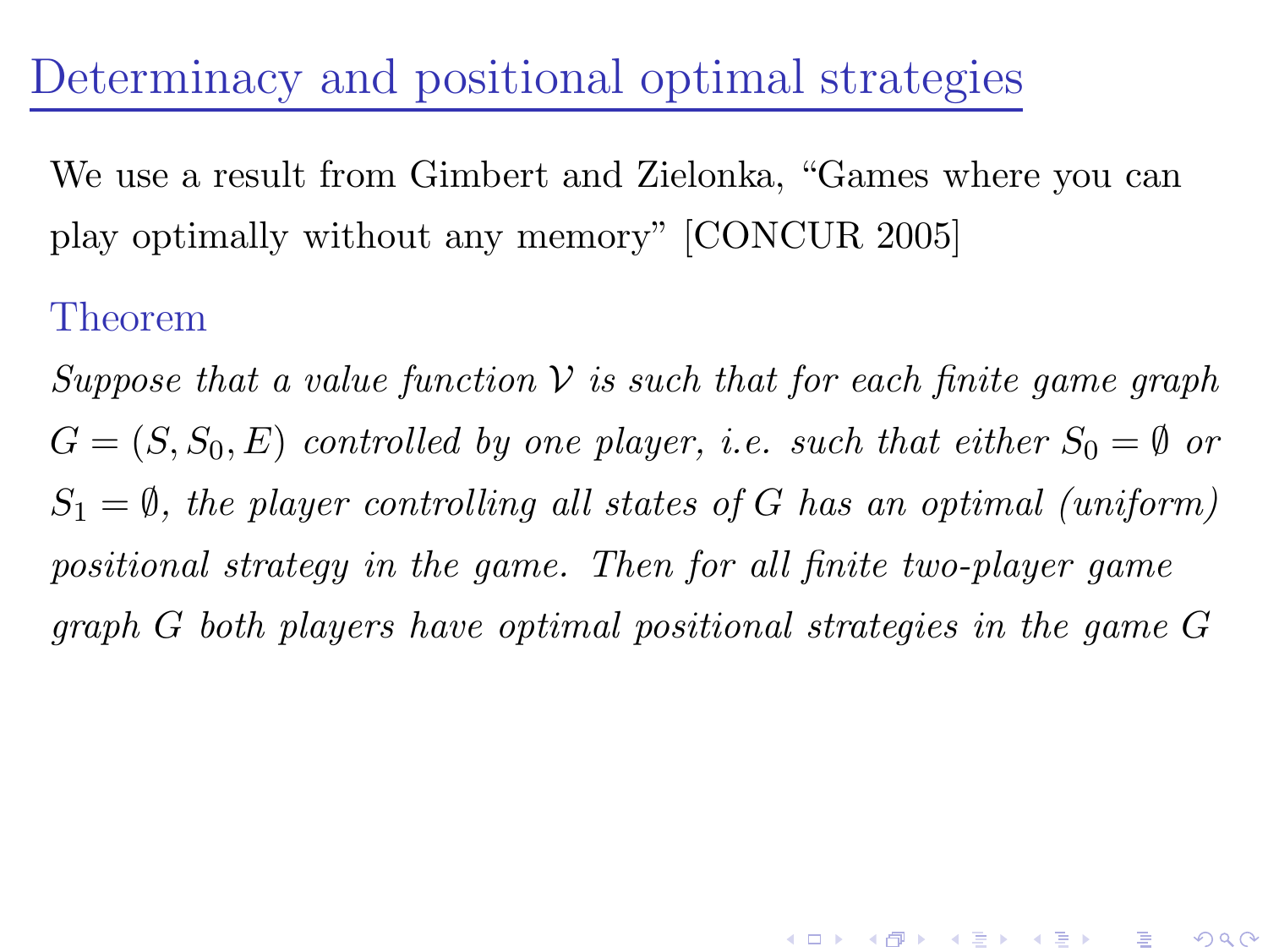### One-player games have positional strategies

Consider a game graph G with  $S = S_0$  and an arbitrary state  $s \in S$ Claim: the best Player  $0$  can do is go from s to a simple cycle  $C$  with maximal average reward  $r_{max}$  and stay in the cycle. The payoff Player-0 gets with this strategy it the average reward of the cycle C.

To proof: for all plays  $\rho = s_0 s_1 \dots$  starting in  $s, \mathcal{V}(\rho) \leq v_{max}$ . Consider an arbitrary play  $\rho = s_0 s_1 \dots$ , first we decompose the play into its cycles as follows: we put the state on a stack and as soon as we revisit a state that is already on the stack, we have found a cycle and we remove the states from the stack. Let  $C_0, C_1, \ldots$  be the sequence of simple cycle generated like this and let  $v_0v_1 \ldots$  be the average reward we obtain in these cycle.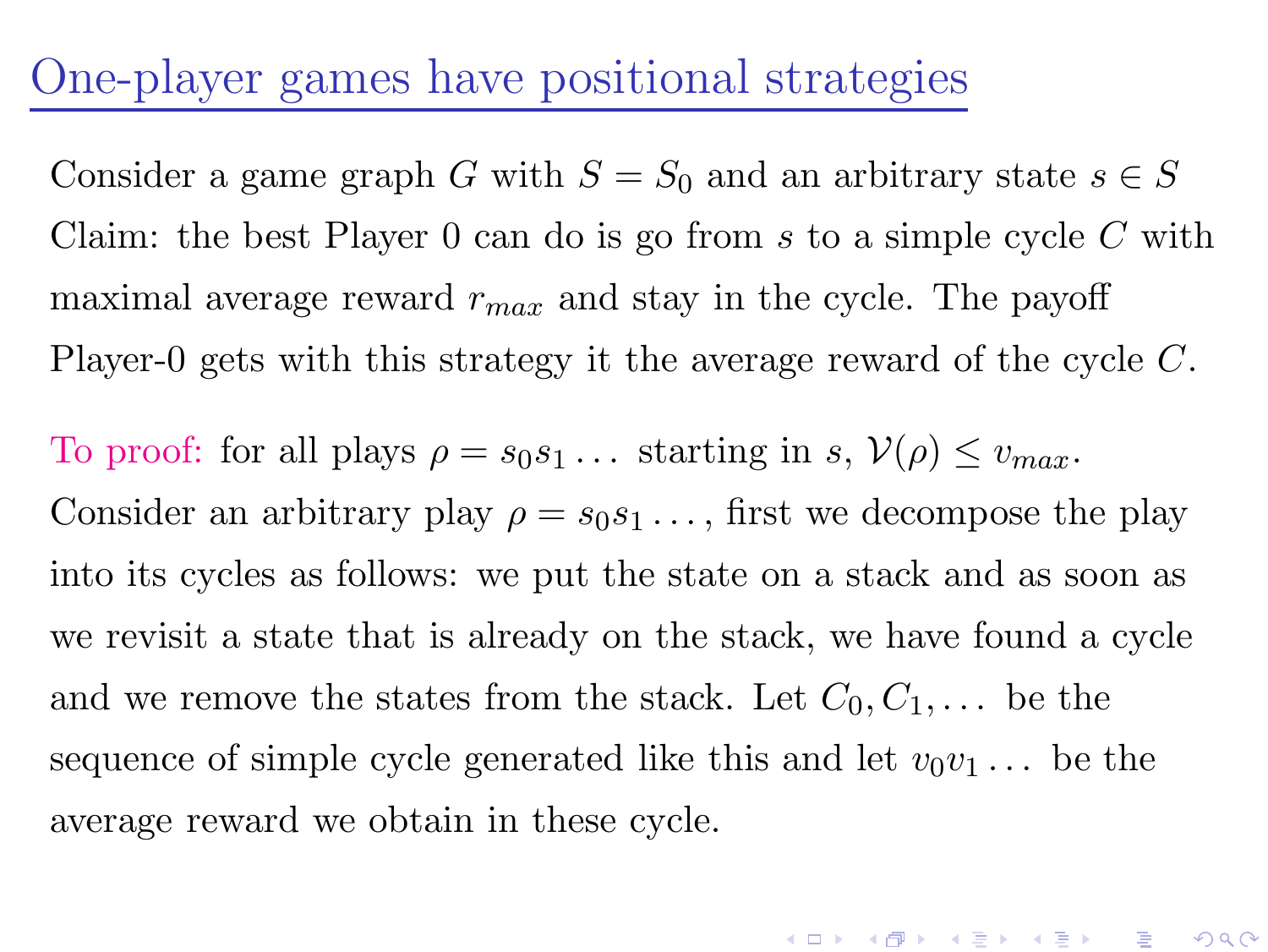## One-player games have positional strategies

Then, we know that  $\forall i \geq 0 : v_i \leq v_{max}$ , since  $v_{max}$  is the maximal average reward we can obtain with a simple cycle.

This prove that  $V(\rho) \leq v_{max}$  for any arbitrary play  $\rho$ .

The proof for  $S = S_1$  is similar but know we search for the simple cycle with minimal average.

K ロ ▶ 《 *同 ▶* 《 경 》 《 경 》 《 경 》

 $299$ 

<span id="page-6-0"></span>(Note that these cycle can be find with Karp's shortest path algorithm in polynomial time.)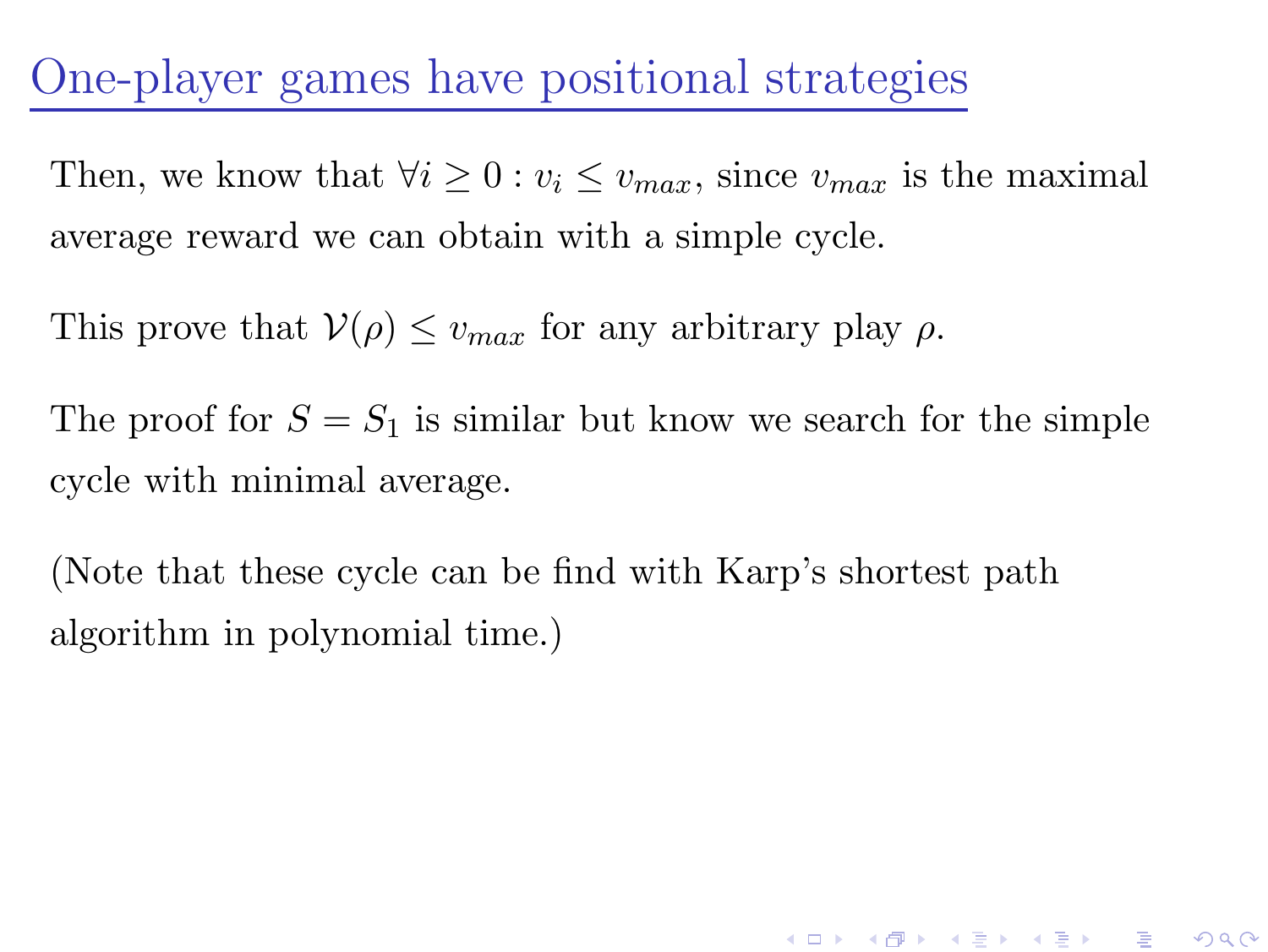# k-Step Game [Zwick and Paterson]

The two players play the game for exactly  $k$  steps constructing a path of length  $k$ , and the weight of this path is the outcome of the game. The length of the game is known is advance to both players. Let  $v_k(s)$  be the value of this game started at a  $s \in S$ .

#### Theorem

The values  $v_k(s)$  for all  $s \in S$  can be computed in  $O(k \cdot |E|)$  time. Proof.

The results follows easily from the following recursive relation

$$
v_k(s) = \begin{cases} \max_{(s,s') \in E} \{r(s,s') + v_{k-1}(s')\} & \text{if } s \in S_0 \\ \min_{(s,s') \in E} \{r(s,s') + v_{k-1}(s')\} & \text{if } s \in S_1 \end{cases}
$$

<span id="page-7-0"></span>along with the initial condition  $v_0(s) = 0$  $v_0(s) = 0$  $v_0(s) = 0$  f[or](#page-6-0) a[ll](#page-8-0)  $s \in S$  $s \in S$ [.](#page-0-0)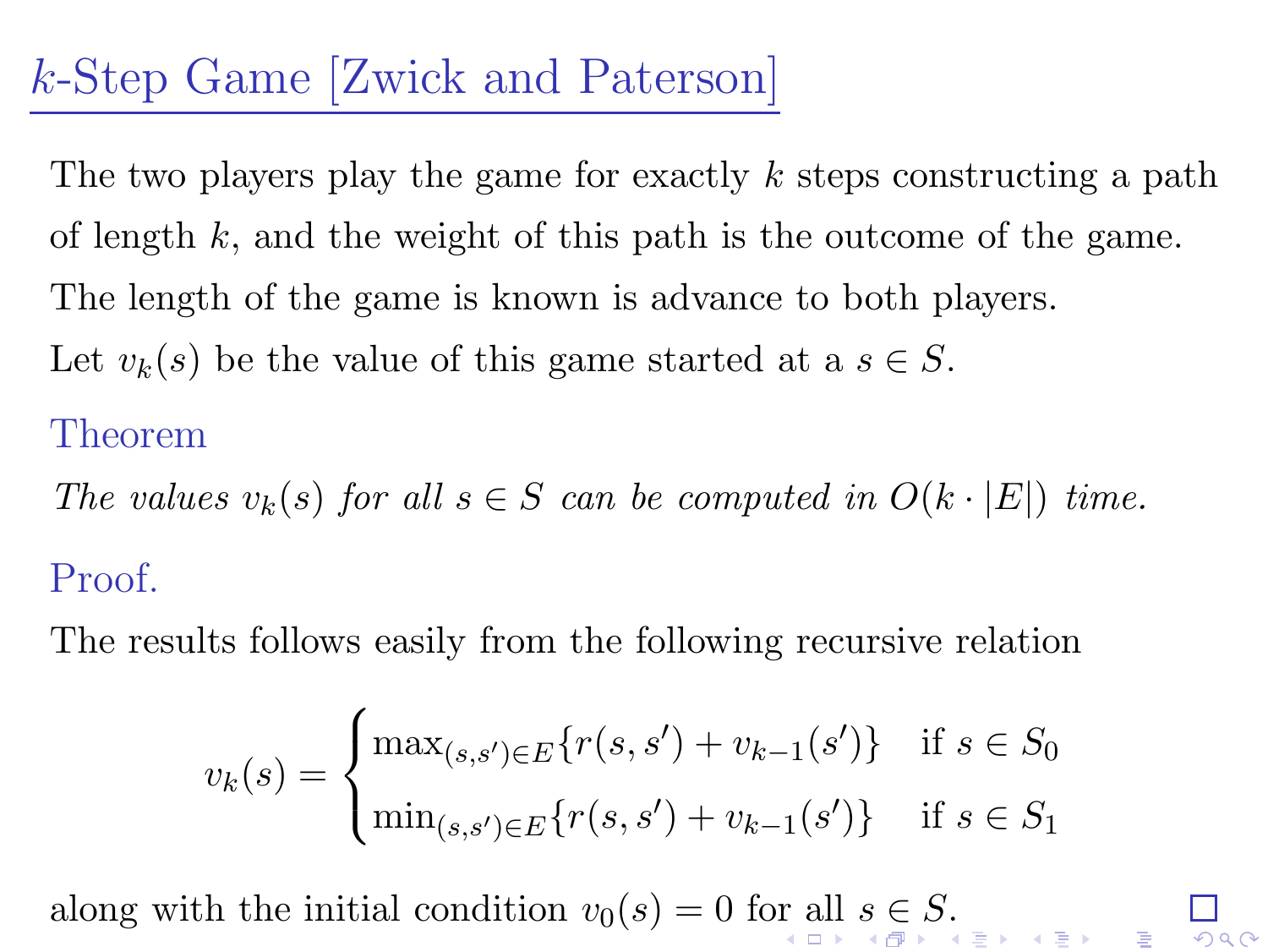## Convergence of k-step game

Intuitively,  $\lim_{k\to\infty} v_k(s)/k = v(s)$ , where  $v(s)$  is the value of the infinite game that starts at s.

#### Theorem

For every  $s \in S$ , we have

$$
k \cdot v(s) - 2nW \le v_k(s) \le k \cdot v(s) + 2nW
$$

#### Proof.

<span id="page-8-0"></span>We use the fact that both players have positional optimal strategies. Let  $\pi_0$  be a positional optimal strategy for player 0 start at s. We show that if Player 0 plays according to  $\pi_0$  then the output of the k-step game is at least  $(k - n) \cdot v(s) - nW$ . П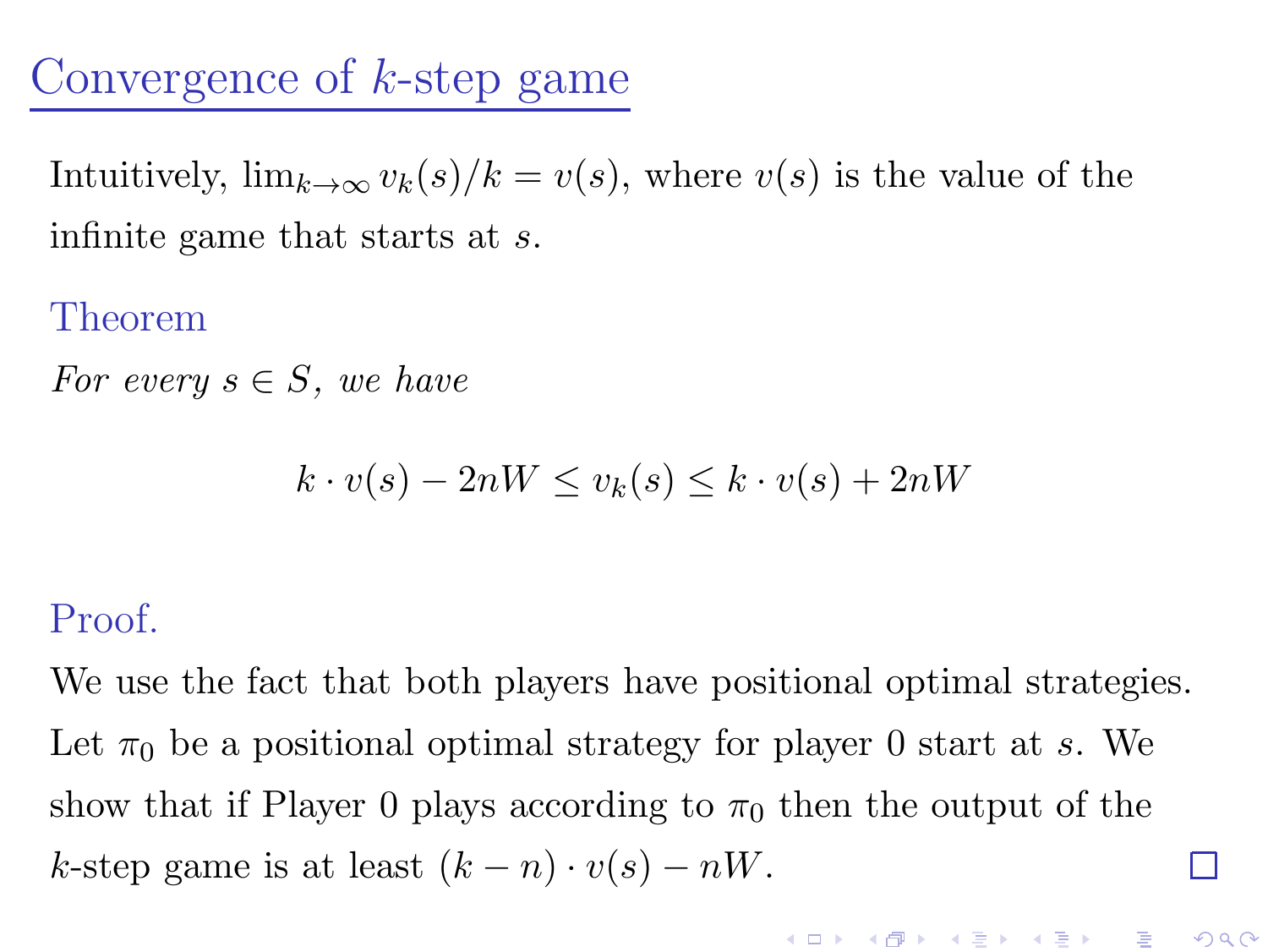Consider play compatible with  $\pi_0$ . Push edges played by the players onto a stack. Whenever a cycle C is formed, the mean weight of C is at least  $v(s)$  (since  $\pi_0$  is an optimal strategy for player 0). The edges part of C lie at the top of the stack. They are removed and the process continues. At each stage the stack contains at most  $n$  edges with weight at least  $-W$ . Player 0 can therefore ensure that the total weight of the edges encountered in a  $k$ -step game starting from  $s$  is at least  $(k - n) \cdot v(s) - nW$ . This is at least  $k \cdot v(s) - 2nW$  as  $v(s) < W$ . Similarly, if player 1 plays according to a positional optimal strategy  $\pi_1$ , she can make sure that the mean weight of each cycle closed is at most  $v(s)$ . At most n edges are left on the stack and the weight of each of them is at most W. She can therefore ensure that the total weight of the edges encountered in a k-step game starting at  $s$  is at most  $(k - n) \cdot v(s) + nW \leq k \cdot v(s) + 2nW$ .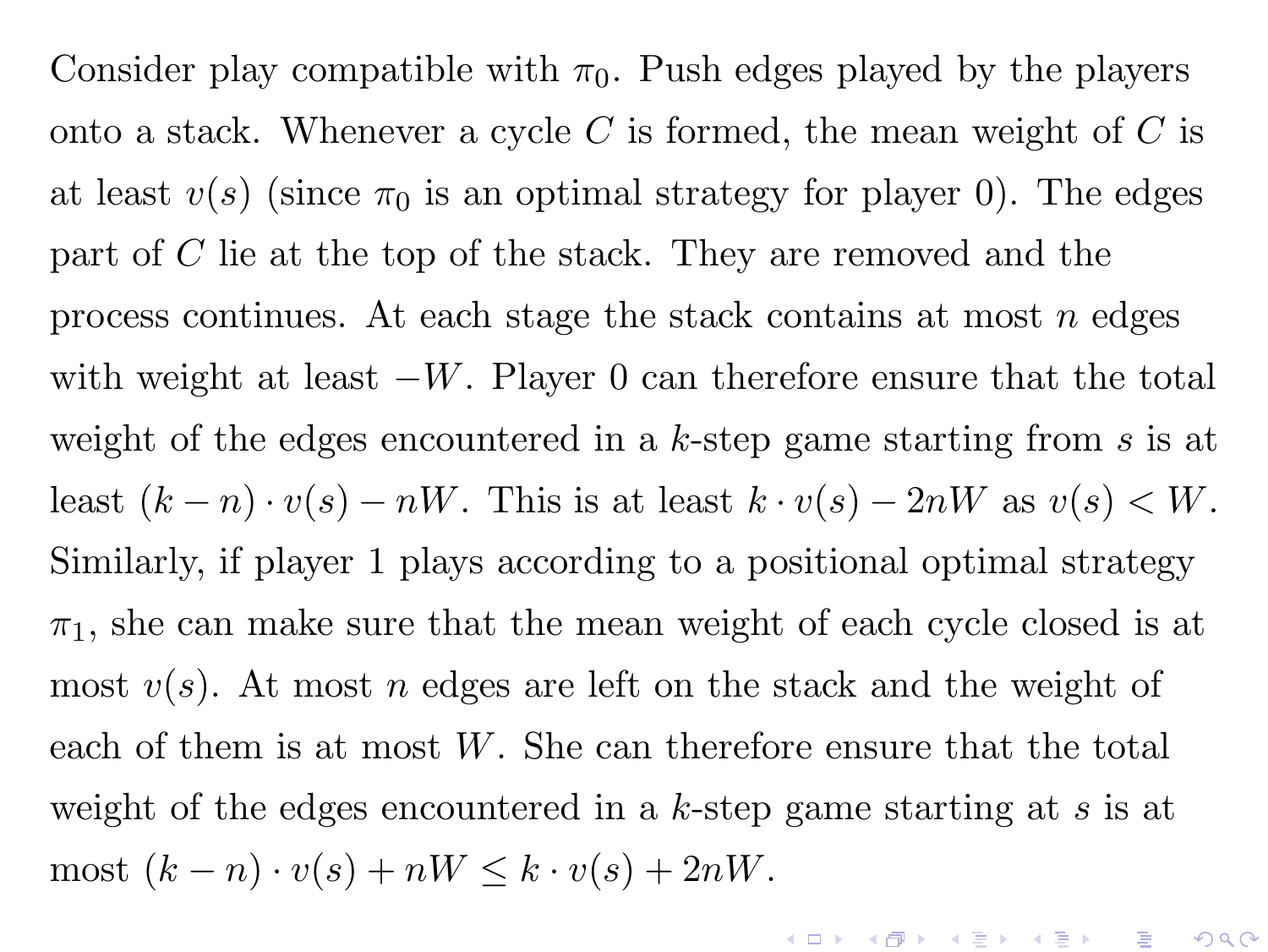# Algorithm

#### Theorem

Let  $G = (S, S_0, E)$  be a game graph with a reward function  $w: E \to \{-W, \ldots, 0, \ldots, W\}$ . The value  $v(s)$  for every state  $s \in S$ can be computed in  $O(|S|^3 \cdot |E| \cdot W)$  time.

#### Proof.

Compute the values  $v_k(s)$ , for every  $s \in S$ , for  $k = 2n^3W$ . This can be done, according to the previous theorem, in  $O(|S|^3 \cdot |E| \cdot W)$  time. For each state  $s \in S$ , compute the estimate  $v'(s) = v_k(s)/k$ :

$$
v_k(s) - 2nW \le k \cdot v(s) \le v_k(s) + 2nW
$$
  

$$
v'(s) - \frac{2nW}{k} \le v(s) \le v'(s) + \frac{2nW}{k}
$$
  

$$
v'(s) - \frac{1}{n(n-2)} \le v'(s) - \frac{2nW}{k} \le v(s) \le v'(s) + \frac{2nW}{k} \le v'(s) + \frac{1}{n(n-2)}
$$

K ロ ▶ (K@) ▶ (K 글 ) (K 글 ) ( ) 글

 $PQQ$